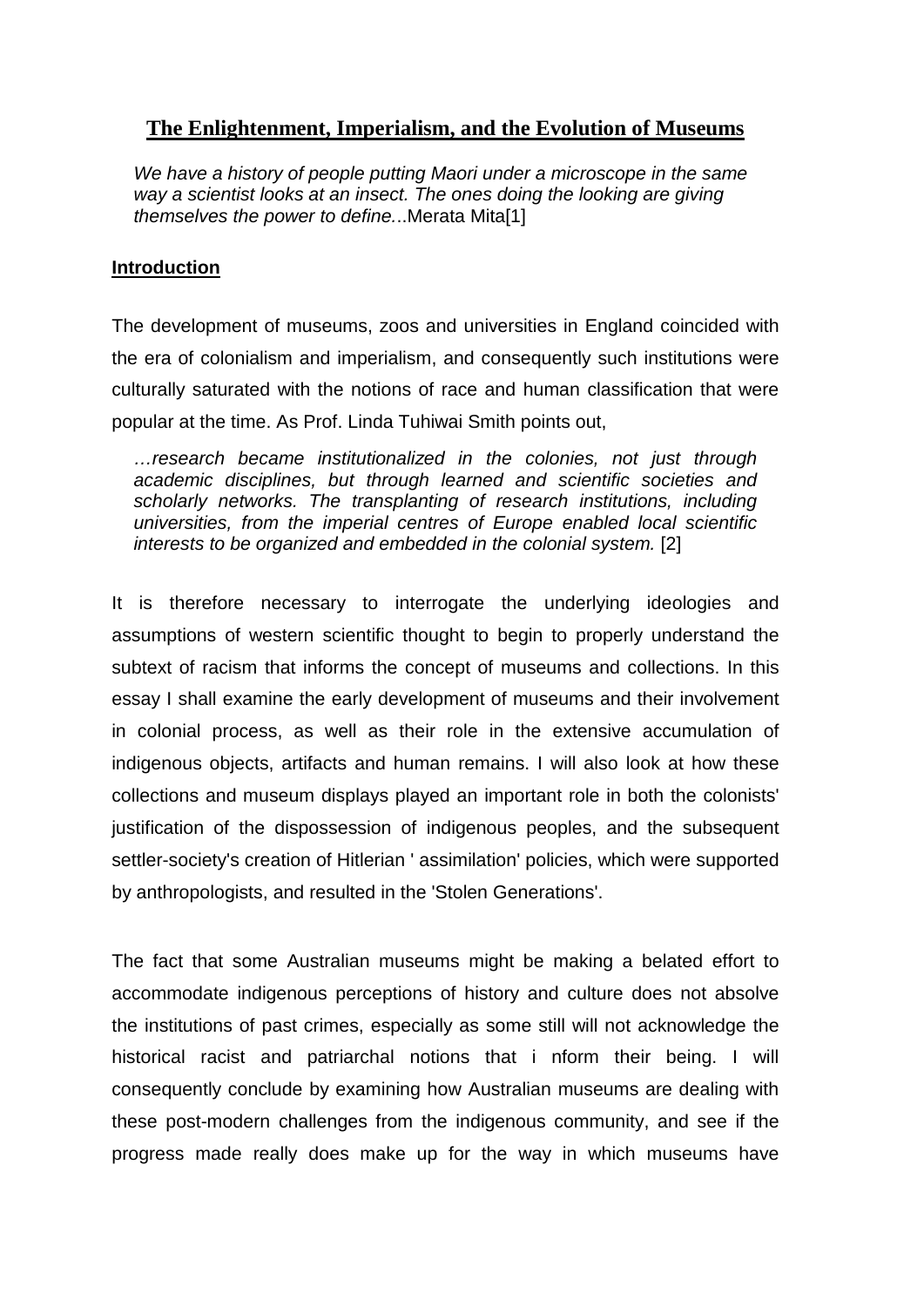contributed to the racial gulf that divides Australia today.

### **The Enlightenment, Colonialism and Race**

The very first museum was said to have been founded in third century Alexandria and destroyed 600 years later, and the next significant development was not until the Renaissance when, in fifteenth century Florence the word 'museum' was used to describe the Medici collection and gallery. [3] The great changes in European thinking over the next three hundred years led into what became known as the Enlightenment. In eighteenth century Europe the Enlightenment project had shaped notions of difference and 'race'. As Emmanuel Chukwudi Eze noted,

*the Enlightenment's declaration of itself as 'the Age of Reason' was predicated upon precisely the assumption that reason could historically only come to maturity in modern Europe, while the inhabitants of areas outside Europe, who were considered to be of non-European racial and cultural origins, were consistently described and theorized as rationally inferior and savage.* [4]

Whilst ideas of 'difference' can be found long before the Enlightenment, in Greek philosophy and Medieval art and literature, Goldberg argues that these early beliefs and images 'furnished models that modern racism would assume and transform according to its own lights'.[5] From the Enlightenment project emerged a theory of knowledge called empiricism and the 'scientific paradigm of positivism', which involves ideas on how humans can examine and understand the natural world. Linda Tuhiwai Smith says that this 'understanding' was viewed as being akin to measuring,[6] thus institutionalizing an obsession with measurement, classification, and 'knowing'. As Smith points out, the theories and ideas of the West are,

*…underpinned by a cultural system of classification and representation, by views about human nature, human morality and virtue, by conceptions of space and time, by conceptions of gender and race.* [7]

The eighteenth century saw the development of race consciousness as the colonizers became more familiar with the colonized, and Eze reminds us that,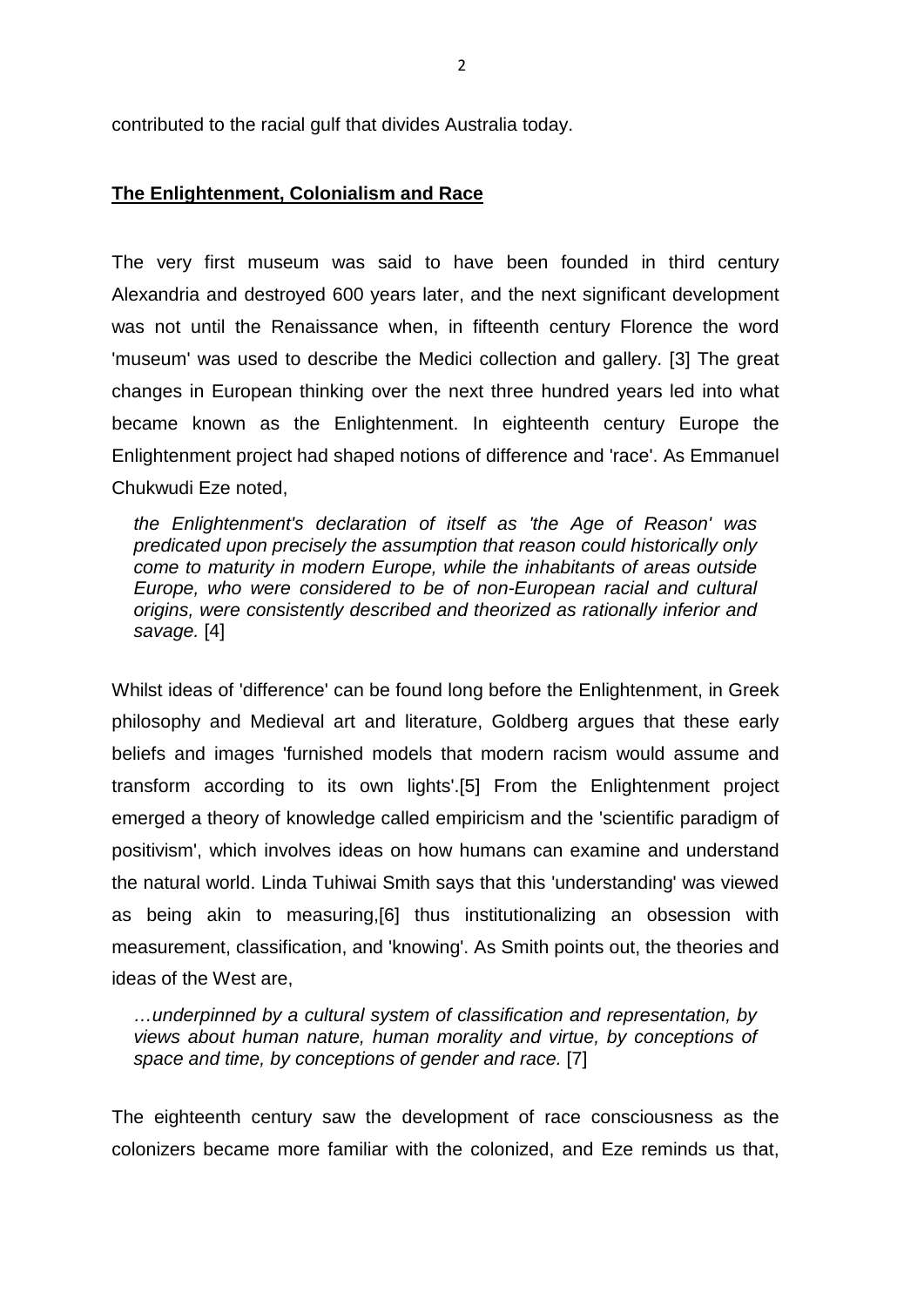'Enlightenment philosophy was instrumental in codifying and institutionalizing both the scientific and popular perceptions of the human race'.[8] Roberts says of the Enlightenment that its greatest political importance lay in its legacies to the future, and that the  $18<sup>th</sup>$  century was thought to have, '... not merely to have invented earthly happiness as a feasible goal but also the thought that it could be measured and it could be promoted through the exercise of reason. Those ideas all had profound political implications.'[9]

Profound implications indeed, as these notions developed into ideas of collecting, classification and display of firstly things natural, and then human beings as Europe expanded into other peoples' worlds. The very expedition on which Captain Cook 'discovered' Australia was in fact a scientific expedition to Tahiti to observe the transit of Venus. The voyage was sponsored and equipped by the Royal Society in London which supervised the Greenwich Observatory, responsible for ultimately setting a world standard of time measurement.[10] The Royal Society, like most 'scientific' associations of the day, had began life, and still largely remained a group of amateurs and part-time enthusiasts. The society was dominated by, 'gentlemanly dabblers who could not by any stretch of the imagination have been called professional scientists but who lent to these bodies the indefinable but important weight of their standing and respectability'[11]

On board Cook's ship, *Endeavour*, was Botanist Joseph Banks who, reflecting the collecting, cataloguing and classification mania of the Royal Society, kept an extensive and intricate record of the voyage. His catalogue included not just a detailed daily diary, but also weather reports, tides, lists and illustrations of birds, plants and animals and peoples he encountered. Much of the flora collected by Banks was to find its way back to the Royal Botanic Gardens in Kew, which after being established in the 1770s, was to become an important repository and exhibiting site for plant specimens from around the world. The Royal Botanic Gardens at Kew came to symbolize the connection between education, science, technology and imperialism during the nineteenth century, and its displays were arranged geographically to create the effect of 'travelling around the world' for the visitor.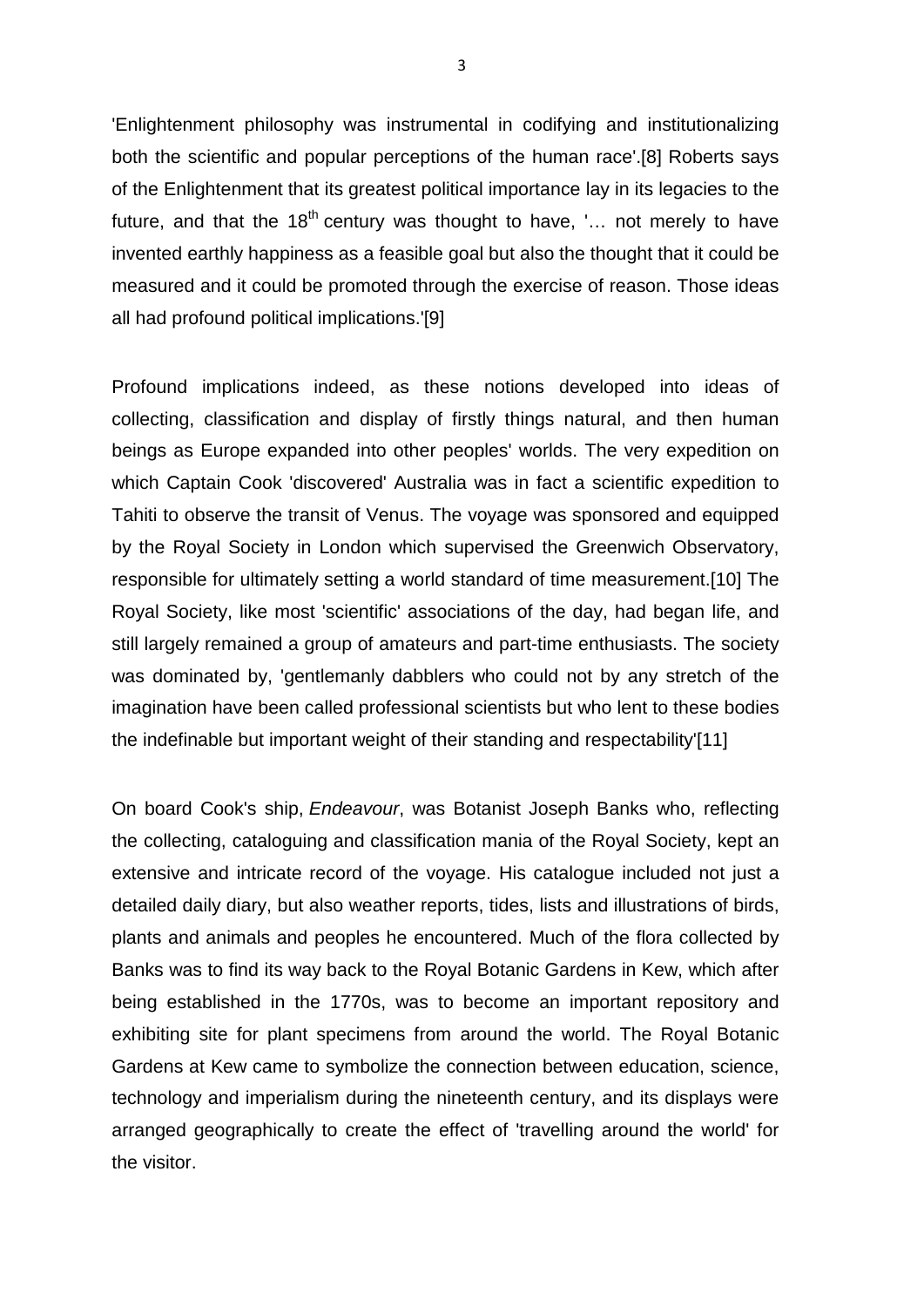Throughout this era, collecting accompanied European acquisition of space, and as Paul Fox noted, each 'collection of objects constructed an image of a place previously unknown to Europeans'. When placed in museums these objects were 'transformed by their context into something that could be seen both as exotic and as typifying a place or people'.[12] As Smith notes, 'colonialism was not just about collection. It was also about re-arrangement, re-presentation and re-distribution'.[13]

In 1859 Charles Darwin published *Origin of the Species* which had an immediate impact, and when these theories developed to incorporate a general theory of human and social development, the notion was used by some to justify conceptions of superior and inferior peoples and nations. According to Smith,

*'the concept of survival of the fittest used to explain the evolution of species in the natural world, was applied enthusiastically to the human world. It became a very powerful belief that indigenous peoples were inherently weak and therefore…would die out.'* [14]

This notion that the 'natives' of Australia, America and the Pacific were dying races fueled the mania for collecting artifacts and body parts of indigenous peoples. These events had coincided with the shift in mid-nineteenth century scientific outlook when the influence of racialism on scientific outlook strengthened and there occurred a drift in belief from 'monogenism' to 'polygenism'. Griffiths observed the result was, 'that by the 1850s, European and British scientists were moving towards a "scientific racism", a classification of the peoples of the world into fixed and distinct racial types'.[15]

As the booty plundered from other cultures of all parts of the British empire began to fill the storehouses of the British Museum, in 1861 land was purchased in South Kensington to build a new Museum of Natural History. When completed in 1881, this new museum initially constructed its displays to counter Darwinism, but under a new director, Henry Flower, in 1884 different ideas of scientific organization emerged and the museum became an advocate of evolution. Other new ideas about displaying objects in a manner to educate the public, with labels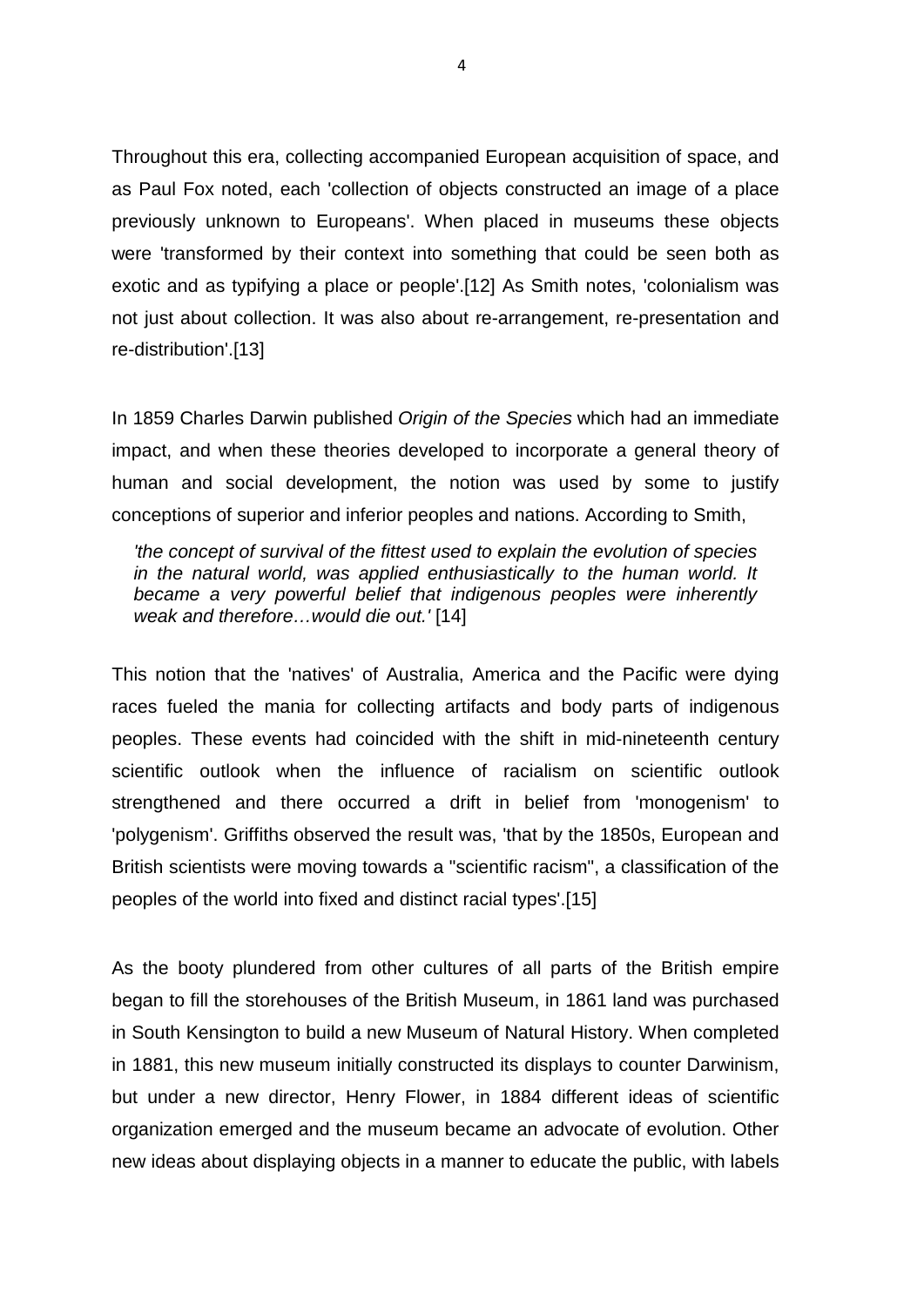and arranged around a specific context, and an implied hierarchy in display practices became very influential in the new colonial museums of Australia and America.

### **Australian Museums, the Colonial Mentality and Crimes Against Humanity**

The colonies were close behind the 'Mother country' when it came to the proliferation of literary and learned societies which soon developed colonial models of British Botanical and Zoological Gardens and museums. As Fox noted, the 'colonial museum existed in a political space defined from the imperial centre. Consequently, the object in this museum existed physically in one place, while the knowledge about it resided elsewhere'.[16] In New Zealand in 1867, even before the establishment of a university, legislation was passed to create a public museum and the New Zealand Institute which published the first scholarly NZ journal for research on the Maori.[17]

In America the Museum of Archeology and Ethnology opened in 1866 in Harvard and in Australia one of the earliest public institutions was the Australian Museum, Sydney founded in 1827 when the Colonial Secretary in London provided an initial grant of £200. The idea had been around the colony since 1821 when the Philosophical Society of Australasia had been founded and was not opened to the public on its present site until 1857. The Colonial Museum was administered by the Colonial administration until 1836 when its name changed to the Australian Museum.[18] In more recent times Dylan Thomas said of this institution, 'This museum should be in a museum'.[19]

Melbourne was founded in 1835 and soon after gold was discovered at Ballarat and Bendigo and the population soared from 10,000 in 1841 to 100,000 in less than ten years.[20] In 1854 the colonial government set aside £2,000 'towards the establishment of a Museum of Natural History' and March  $1<sup>st</sup>$  of that year is officially recognized as the commencing date of the museum. Three months later the museum's first Zoologist/Director, William Blandowski, was one of eight men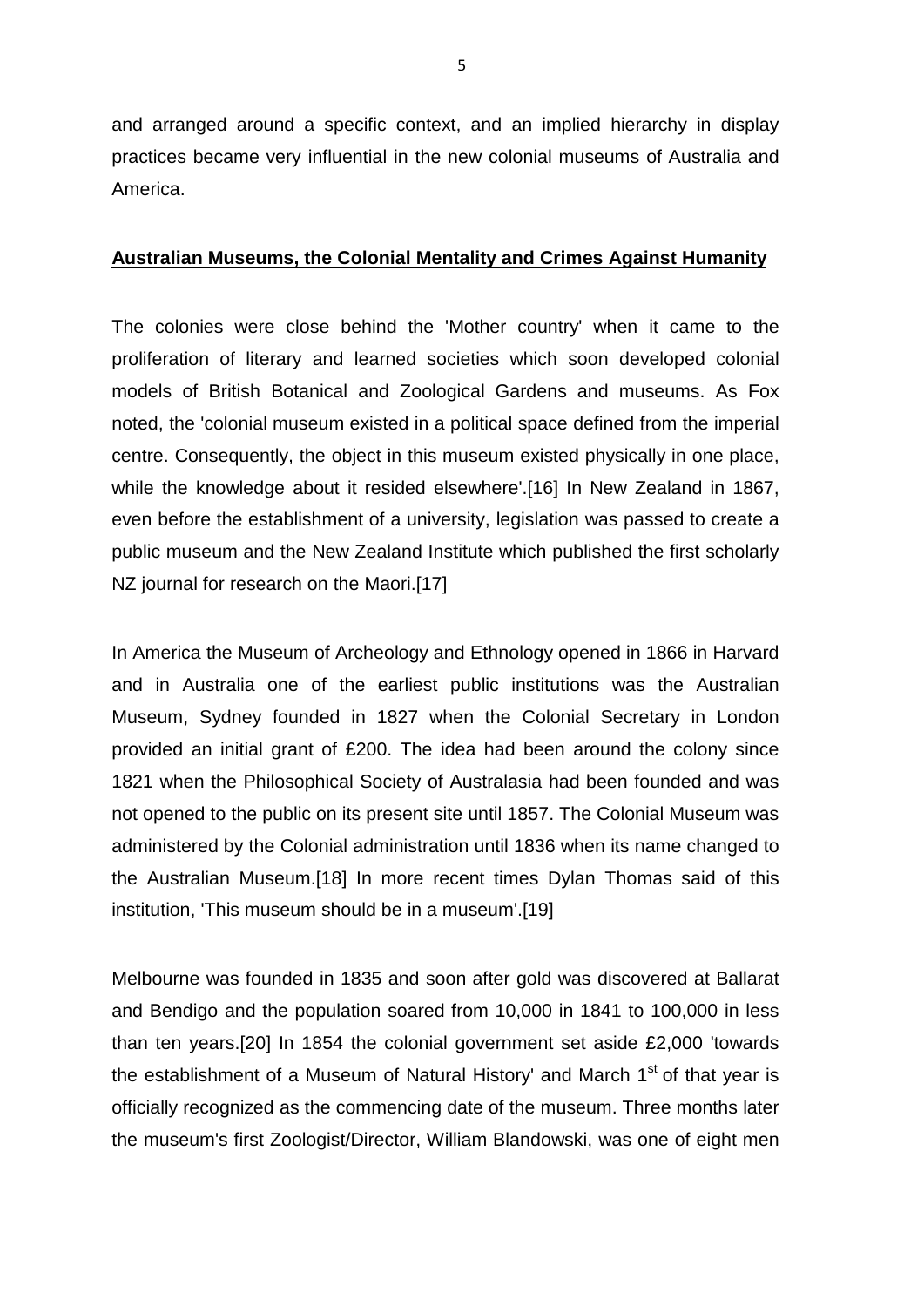who established the Victorian Philosophical and Literary Society. In 1856 the museum was moved to the University of Melbourne where it was later to come under the influence of one Professor Baldwin Spencer, who had earlier been involved in the establishment of the Pitt-Rivers collection at Oxford. Spencer had been appointed as the first Chair of Biology at Melbourne University in 1887,[21] and remains a controversial figure in the eyes of some indigenous peoples. Thus the museum became connected to developing controversies in the academic disciplines of anthropology, biology and ethnography.

The nineteenth century had also seen the emergence of Anthropology as a 'science', and ethnography evolved as a form of culture collecting. Smith said of anthropology that, 'of all the disciplines (it) is the one most closely associated with the study of the Other and with the defining of primitivism.' She went on to suggest the, 'ethnographic "gaze" of anthropology has collected, classified and represented other cultures' to such an extent that Anthropologists are the academics most disliked by a wide range of indigenous peoples.[22] Perhaps this was in part because it was anthropologists more than any other academic discipline that worked closely with the colonial administrators of 'native affairs'.

As Cowlishaw has observed, in 1928 when Anthropology was established at Sydney University it was almost immediately was co-opted into involvement in the training of colonial 'patrol officers' for Papua New Guinea and the Northern Territory. Anthropologists became both the architects, builders and long-term maintainers of the policy of assimilation, and yet, as Cowlishaw states,

*Neither the relationship between anthropological scholarship and the state nor the colonizing process was problematised. Applying the science of anthropology apparently did not require any intellectual scrutiny.* [23]

Social Darwinism had also become very popular in Australia, especially among the scientific community. Markus said that for scientists, administrators and politicians,

*...racial categories provided the organizing concepts of the three groups; that racial assumptions dominated the work of academics and*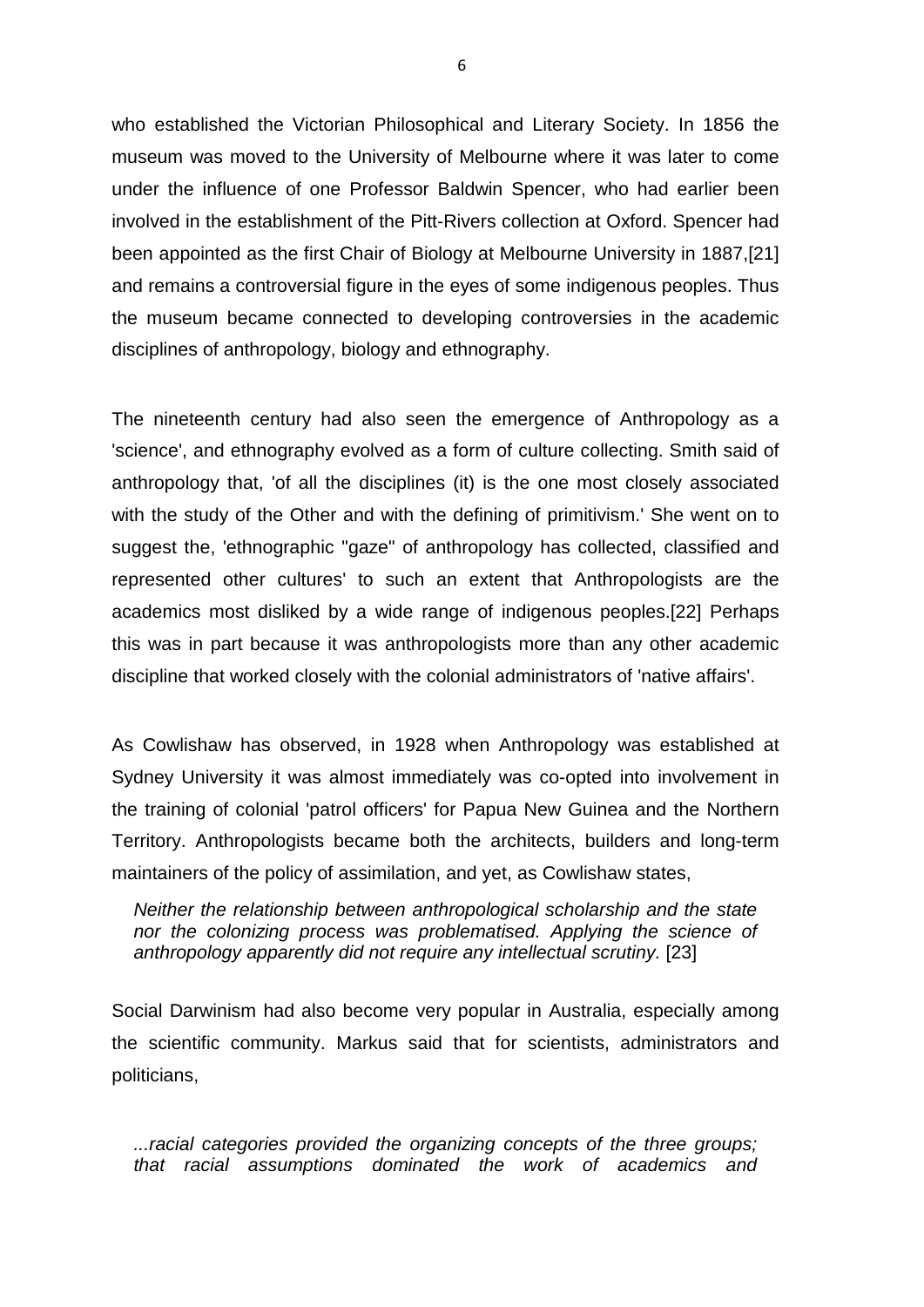*administrators; that while administrators took an interest in academic research, that nearly all politicians derived their racial categories from practical experience...*[24]

The Elder Professor of Anatomy at the University of Adelaide in 1926 theorized that Aborigines were, 'too low in the scale of humanity' to benefit from 'the civilizing influence of Anglo Saxon rule'.[25] In the 1920's and 30's Australia's Aborigines were of immense curiosity to scientists and academics who believed that they were the 'missing link' species that would advance the cause of Social Darwinism. Markus noted, 'one doesn't have to read extensively to discern that a central concern of anatomists was to establish whether Aborigines were closer to the animal than human'.[26] Indigenous peoples throughout the colonies were beleaguered by 'scientists' interested in such things as similarities between Aborigines and Chimpanzees, brain capacity and cranium size. One study in 1920 concluded that, 'the average brain capacity of Aborigines was between the normal medium intelligence of twelve or thirteen year old children'[27]

These ideas and attitudes were reflected in the journals, exhibitions and displays of indigenous culture and artifacts by Australian museums as Aborigines were cast as 'a dying race'. With the collusion of the anthropological establishment, a political plan evolved which developed into an Australian policy of "assimilation". The theory was that mixed-race people should be absorbed into the general white community over a period of time. At the same time the "full-bloods" would die off, thus maintaining the desired racial homogeneity of Australian society. This plan found expression when, on 21<sup>st</sup> April 1937, the first ever conference of Commonwealth and State Aboriginal authorities declared as its major resolution, under the general heading 'Destiny of the Race',

*That this conference believes that the destiny of the natives of aboriginal origin, but not of the full blood, lies in their ultimate absorption by the people of the Commonwealth, and it therefore recommends that all efforts be directed to that end.*[28]

Writing a decade after this conference, the former Western Australian Protector of Aborigines, Mr. A. O. Neville, revealed himself as an advocate of miscegenation as a means of eradicating a potential future race problem. As an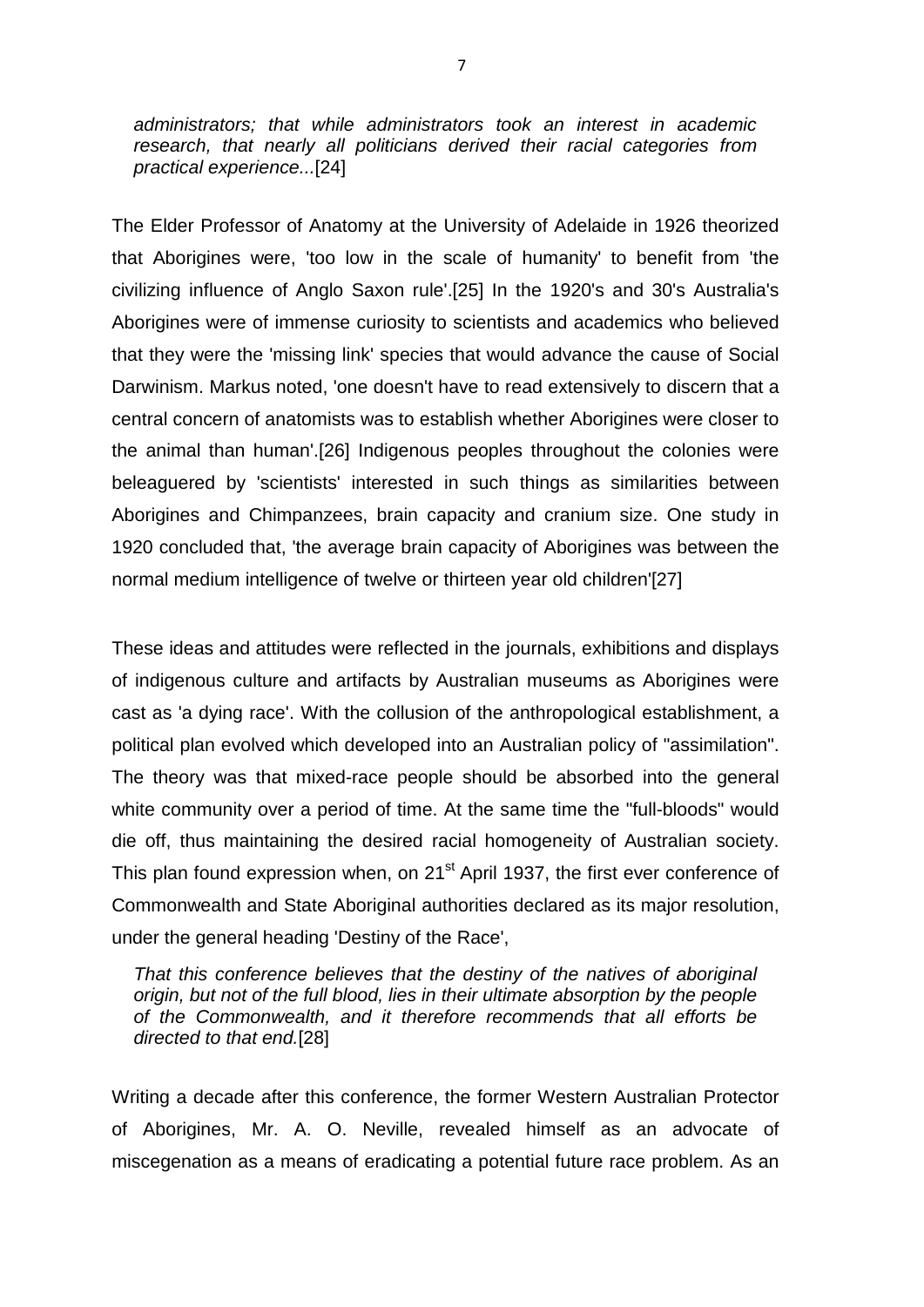influential former administrator in Aboriginal affairs he contended that to encourage so-called 'half-bloods' to intermarry with either white men or other 'mixed-bloods' ('octoroons', 'quadroons', etc.) would produce children with increasingly less 'Aboriginal blood' through several generations. Thus any future 'racial problem' could be avoided.[29]

These notions became embedded in Australian popular culture and have been central to most peoples understanding of 'Aborigines' for the past hundred years, resonating down through generations of Anglo-Australians. To this day one can still frequently encounter members of the academy and museum boards who cling to the old fallacies of the past, with no insight into the hegemonic stance they take. Even as some major Australian museums do face the challenges thrown up by indigenous demands for a voice and reassessment of the past, it still seems far too little far too late.

### **New Attitudes Develop in Some Australian Museums**

The very latest in Australian museums will be the Museum Victoria in Melbourne, which cost \$288 million and will feature an indigenous centre, *Bunjilaka*. In this indigenous space the museum says it will, through a series of exhibitions, explore the 'contemporary rights, recognition and perspectives of Australia's indigenous communities', and also 'serve as a gateway to Museum Victoria's magnificent collection of indigenous cultural material'.[30] This is clearly a new attitude and approach by museums, but it dates back only seven years to 1993, which was International Year of Indigenous People. It was a period of intense national and international scrutiny and soul-searching about indigenous-white relations in Australia, and ironically also coincided with increasing international interest in Aboriginal art and culture.

Local museums began to establish indigenous galleries and invite co-operation from indigenous curators and advisory committees. Since 1985 the South Australian Museum, which claims to have the 'world's largest and most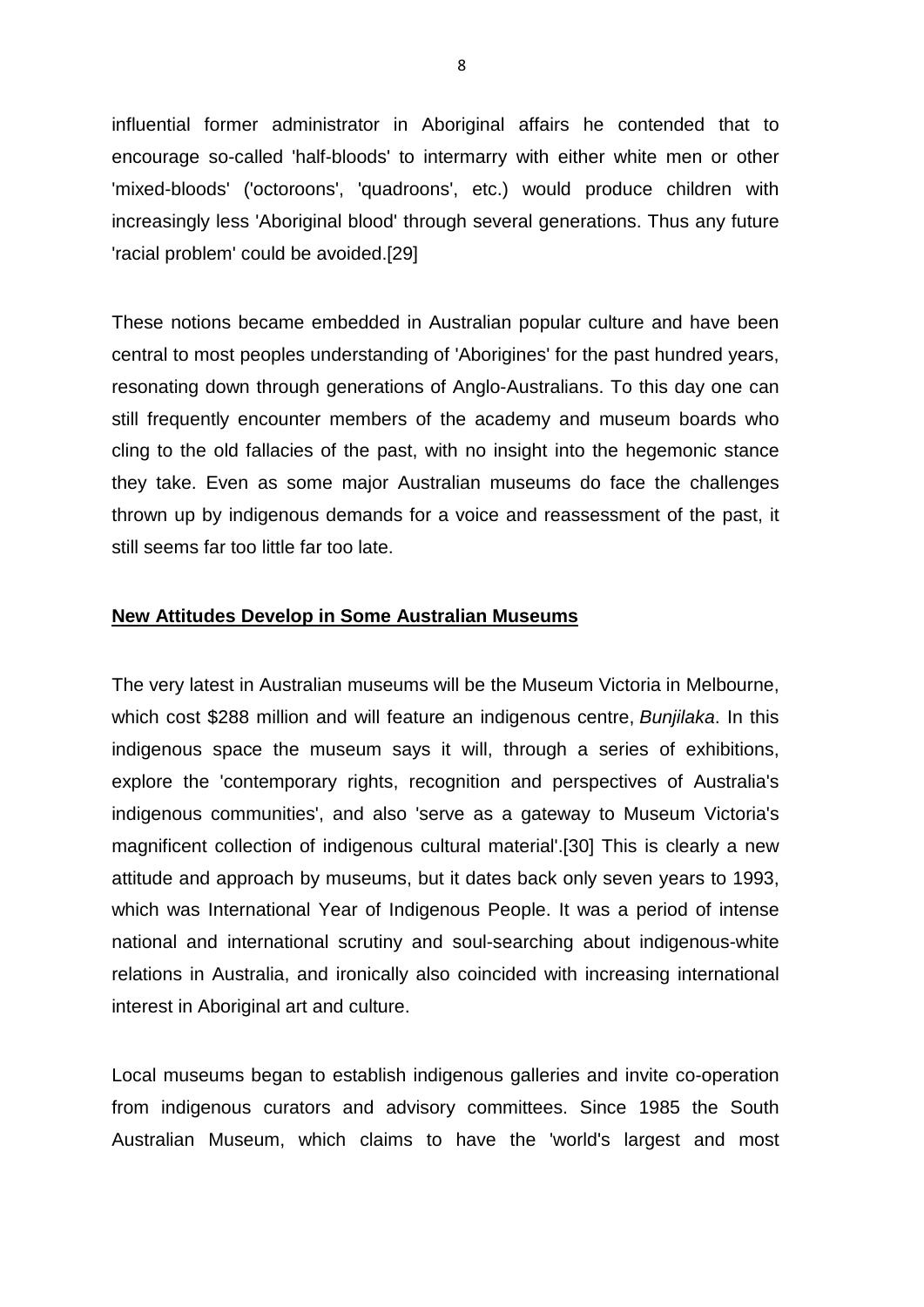comprehensive collection of Australian Aboriginal material culture',[31] has taken the view that it is merely the custodian or trustee of its 3000 piece collection of indigenous artefacts rather than "owners". But even these measures are regarded as tokenistic by some indigenous curators and historians who argue strongly for less non-indigenous anthropologists on museum staff and more social historians.[32] Given the sorry history of people associated with the museum movement in Australia over the past 150 years, one might expect more in the way of reconciliatory gestures in the present.

### **Conclusion**

Paul Fox asks the question, 'do Australians inhabit a postcolonial world or a landscape of colonial memories?' He points out that in the process of reconstruction by museums and anthropologists of Aboriginal culture through European recording, classification and representation, the indigenous voice was silenced.[33] Goldberg further argues that today's 'Western ways of viewing, talking about and interacting with the world at large are intricately embedded in racialized discourses'.[34]

At the turn of the millenium, the indigenous voice is again being heard despite continuing attempts to muzzle and mute; as Australian museums and, to a lesser extent, tertiary academic institutions begin reluctantly to face the truth of their own history. The belated acknowledgement by a few of Australia's major museums that their past practices have impinged on indigenous human and cultural rights should not be prematurely celebrated. It is not so much the progress that should be examined, but rather the broader failure of many areas of academia to do the same thing. After all, museums and universities developed at the same point in history, derive from the same European intellectual and 'scientific' origins, and mutually sustain each other through research and staffing.

Why is it then that museums seem able to acknowledge past errors and begin to make amends in meaningful ways, but their sister institutions universities and

9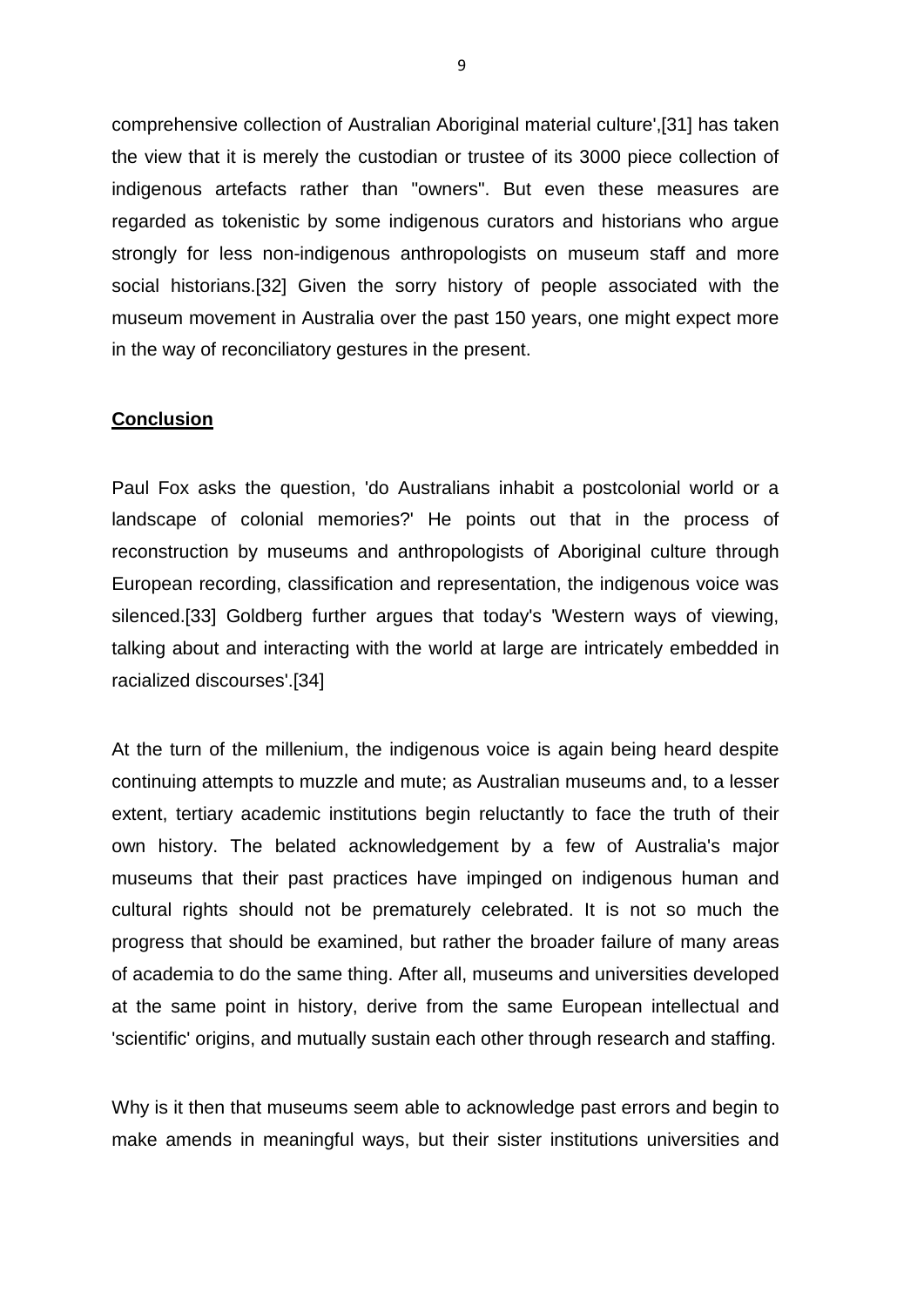their departments of anthropology, archaeology and social sciences stubbornly resist change. In that sense, Australian museums might be seen to be very progressive today, given their record of the past one hundred and fifty years, when compared to an institution such as the University of Melbourne. The university not only has done little to redress the role it has played, and continues to play, in the misrepresentation of indigenous culture and history, but continues to flaunt its association with disreputable figures from another era of racial ideas. The prominent "Spencer-Baldwin Building" is named after a former director of the Melbourne Museum, who in 1927 wrote,

*Australia is the present home and refuge of creatures often crude and quaint that elsewhere have passed away and given place to higher forms. This applies equally to the Aboriginal as the platypus and kangaroo.* [35]

The irony today is that the new Museum of Melbourne would be embarrassed by such aspects of its history, whereas University of Melbourne glorifies the man and honors the sentiments by naming a university space (on indigenous land) after him. Thus demonstrating the miniscule progress made by those who might seek a more enlightened academy.

The Prosecution rests its case.

## **Gary Foley**

 $\odot$  9<sup>th</sup> June 2000

#### **Notes**

[1] Merata Mita, 'Merata Mita On…', in *The New Zealand Listener*, 14 October 1989, 30.

[2] Linda Tuhiwai Smith, *Decolonizing Methodologies: Research and Indigenous Peoples*, (Dunedin: University of Otago Press, 1999), 8.

[3] Gary Edson and David Dean, *The Handbook for Museums*, (London: Routledge, 1994), 3-4.

[4] Emmanuel Chukwudi Eze, ed. *Race and the Enlightenment: A Reader*, (Oxford: Blackwell, 1997), 4.

[5] Daniel Theo Goldberg, *Racist Culture, Philosophy and the Politics of Meaning*, (Oxford: Blackwell, 1993), 23.

[6] Smith, *Decolonizing Methodologies*, 1999, 42.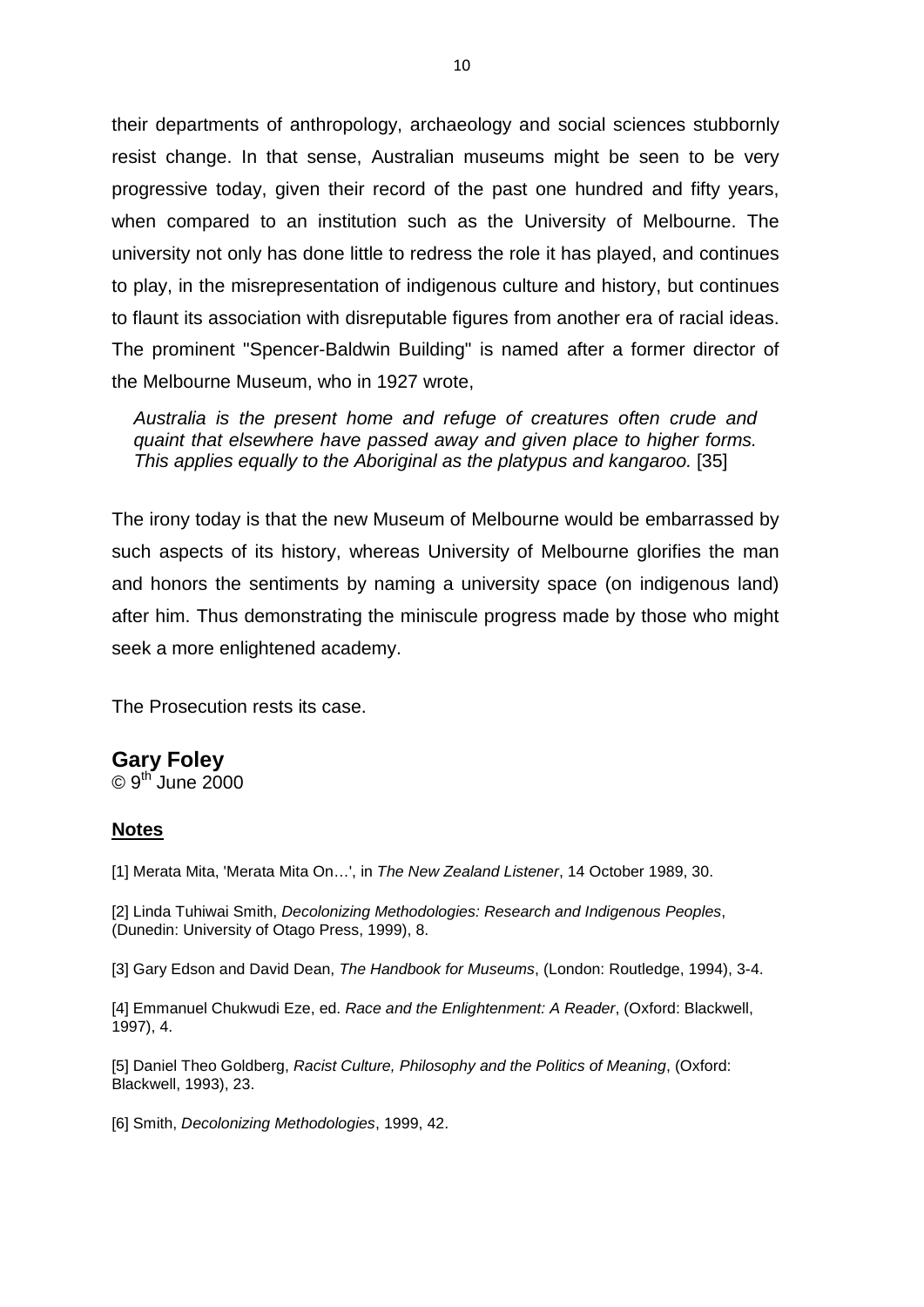[7] Ibid., 44.

[8] Eze, *Race and the Enlightenment*, 1997, 5.

[9] J.M. Roberts, *The Penguin History of the World*, (London: Penguin Books, 1992), 667.

[10] Smith, 1999, 54.

[11] Ibid., 657.

[12] Paul Fox, 'Memory, the Museum and the Postcolonial World', *Meanjin*, Vol. 51, No 2, 1992, 308.

[13] Smith, 1999, 62.

[14] Ibid., 62.

[15] Tom Griffiths, 'Victorian Skullduggery' in *Hunters and Collectors: The Antiquarian Imagination in Australia*, (Melbourne: Cambridge University Press, 1996), 39.

16] Fox, 1992, 308-309.

[17] Smith, 1999, 86.

[18] See, < http://www.austmus.gov.au/is/archives/fact01.htm>

[19] Dylan Thomas quoted in 'Brushing the Cobwebs', *The Times,* 5 July 1990, p.13.

[20] See, < http://www.geocities.com/TheTropics/Cove/5800/melbourne/t\_hstry.htm>

[21] R.T.M. Pescott, *Collections of a Century: The History of the First Hundred Years of the National Museum of Victoria*, (Melbourne: National Museum of Victoria, 1954), 89-109.

[22] Smith, 1999, 66-67.

[23] Gillian Cowlishaw, 'Studying Aborigines', in Bain Attwood and John Arnold, eds, *Power, Knowledge and Aborigines*, (Melbourne: La Trobe University Press, 1992), 22.

[24] Andrew Markus, "After the Outward Appearance: Scientists, administrators and politicians", *all that dirt: An Australian 1938 Monograph*, ed. Bill Gammage and Andrew Markus, (Canberra: History Project Incorporated, 1982), 87.

[25] Markus, 1982, 86.

[26] Ibid. p.86.

[27] Markus, 1982, 90.

[28] Commonwealth of Australia, Initial Conference of Commonwealth and State Aboriginal Authorities, *Aboriginal Welfare*, Canberra, April 1937.

[29] See, A. O. Neville, *Australia's Coloured Minority: Its Place in the Community*, (Sydney: Currawong Publishing, 1947)

[30] From: A Museum for the New Millenium: a companion booklet to the Museums Board of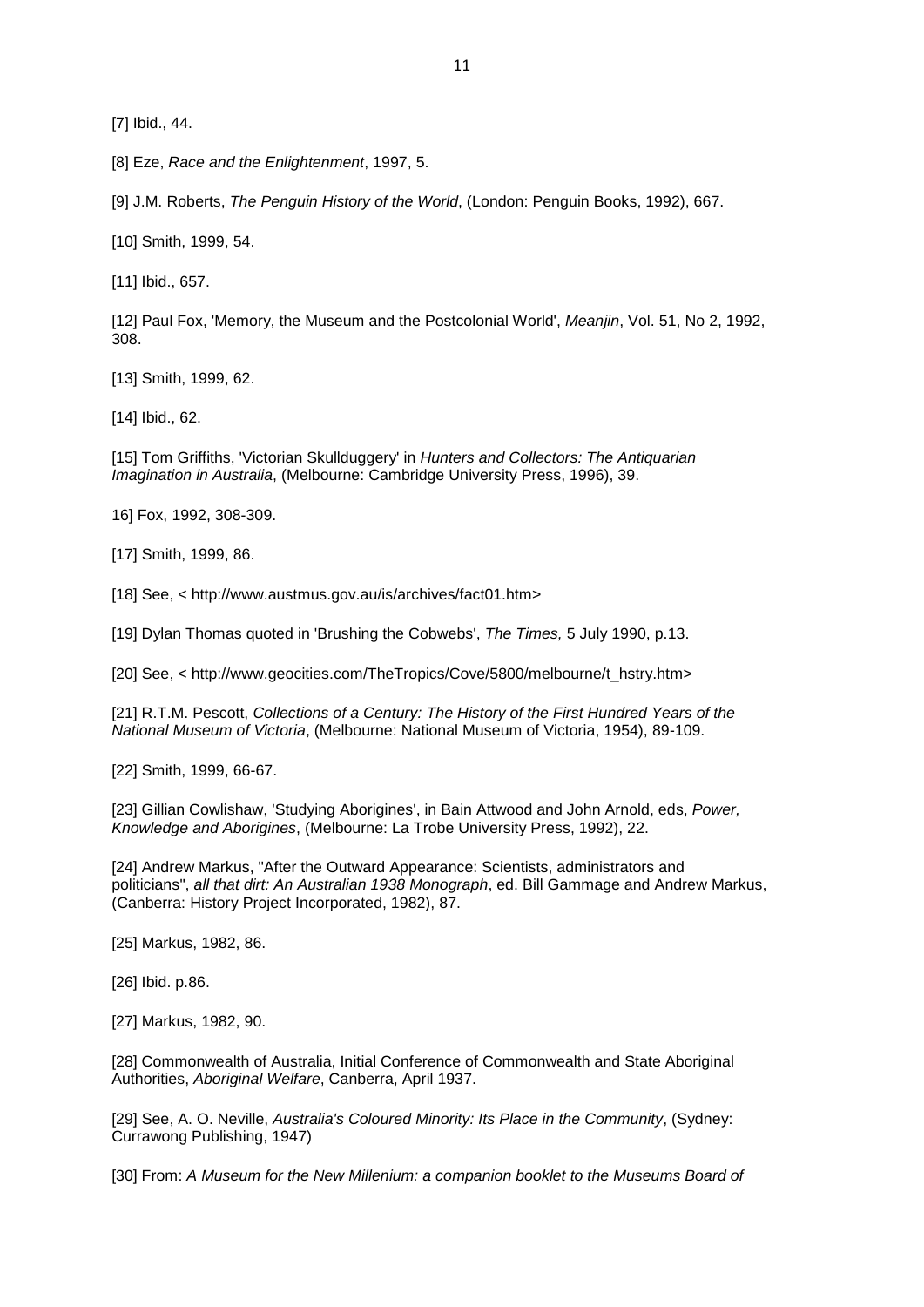*Victoria 1998-99 Annual Report*, 10-11.

31] Christopher Anderson, 'Aboriginal People and Museums: Restricting Access to Increase It', *Artlink*, vol. 12 no.11, 12.

[32] Gaye Skulthorpe, 'Interpreting Aboriginal History in a Museum Context', *Museums Australia*, vols. 2-3, 1991-2, pp.49-56.

[33] Fox, 1992, 311.

[34] Ibid., 45.

[35] Baldwin Spencer and F.J. Gillen, *The Arunta: A Study of a Stone Age People*, (London: Macmillan, 1927), vol. 1, p. vii.

#### **Bibliography**

Anderson, Christopher. 'Aboriginal People and Museums: Restricting Access to Increase It', *Artlink,* vol. 12 no.11.

Commonwealth of Australia, Initial Conference of Commonwealth and State Aboriginal Authorities, *Aboriginal Welfare,* Canberra, April 1937.

Cowlishaw, Gillian. 'Studying Aborigines', in Bain Attwood and John Arnold, eds, *Power, Knowledge and Aborigines*, Melbourne: La Trobe University Press, 1992.

Cowlishaw, Gillian, and Barry Morris, (eds). *Race Matters*, Canberra: Aboriginal Studies Press, 1997.

Christie, Michael *Aborigines in Colonial Victoria 1835-1886*, Sydney: Sydney University Press, 1979.

Edson, Gary, and David Dean, *The Handbook for Museums*, London: Routledge, 1994.

Eze, Emmanuel Chukwudi, (ed). *Race and the Enlightenment: A Reader*, Oxford: Blackwell, 1997.

Fox, Paul. 'Memory, the Museum and the Postcolonial World', *Meanjin*, Vol. 51, No 2, 1992.

Goldberg, Daniel Theo. *Racist Culture, Philosophy and the Politics of Meaning*, Oxford: Blackwell, 1993.

Griffiths, Tom. 'Victorian Skullduggery' in *Hunters and Collectors: The Antiquarian Imagination in Australia*, Melbourne: Cambridge University Press, 1996.

Hooks, Bell. *Killing Rage: Ending Racism*, London: Penguin, 1996.

Hughes, Robert. *The Fatal Shore*, London: Pan, 1987.

Levine, Alan J. *Race Relations Within Western Expansion*, Westport: Praeger, 1996.

Neville, A. O. *Australia's Coloured Minority: Its Place in the Community*, Sydney: Currawong Publishing, 1947.